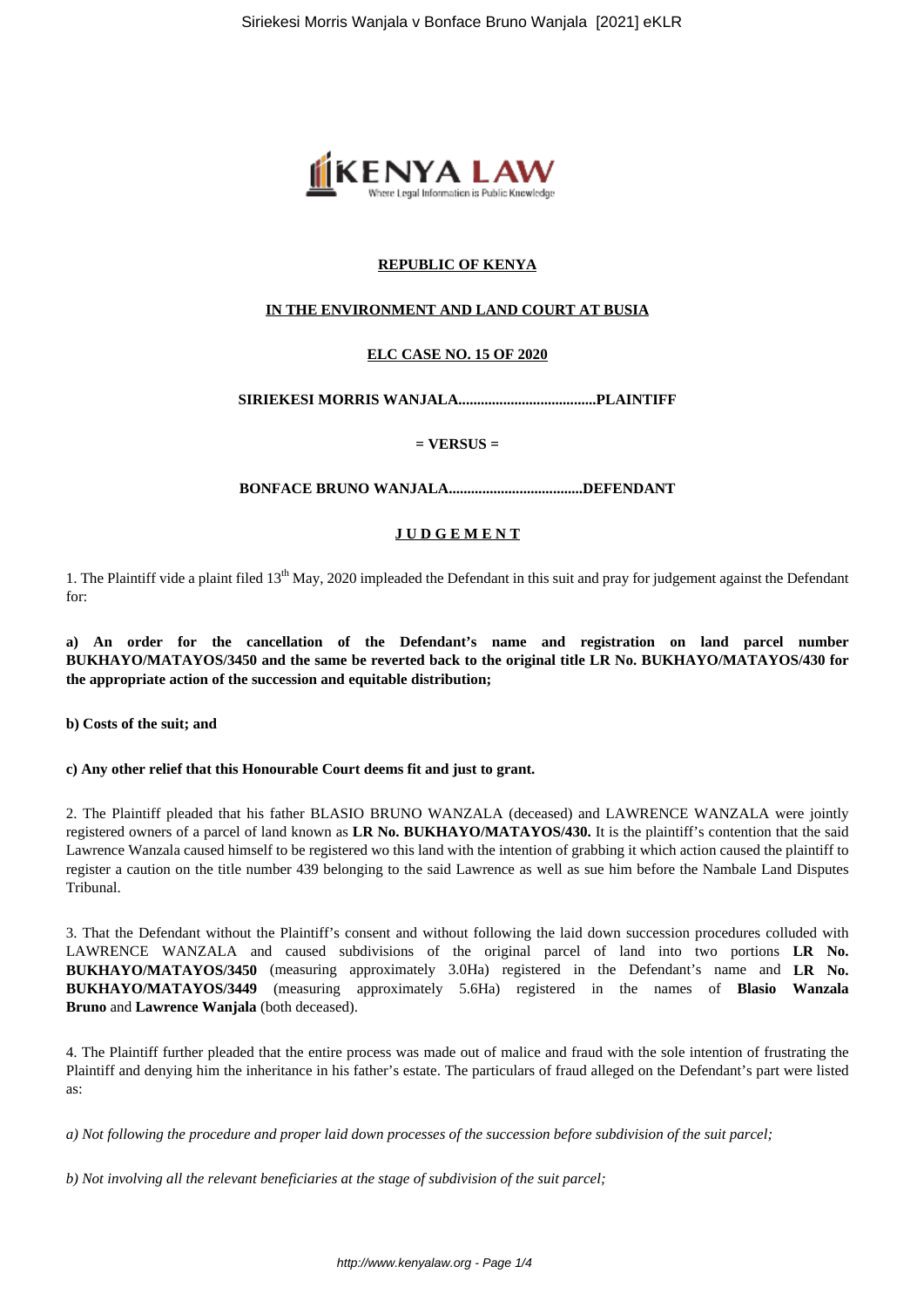*c) Not following the due and diligent laid down procedures of the transfer processes and failing to obtain consent of the close family members and the consent of the Land Control Board at the time of the subdivision of the suit parcel;*

*d) Failing to produce evidence of land sale agreement and proper documentation to ascertain the authenticity of the exchange of the suit parcel herein between the Defendant and the alleged deceased transferor; and*

*e) Failing to disclose the nature which the Defendant acquired parcel number LR No. BUKHAYO/MATAYOS/3450 hereof whether by sale, gift or lease.*

5. The Defendant filed his statement of defence on the  $25<sup>th</sup>$  of September, 2020 stating that Lawrence Wanjala (deceased) partitioned and sold to him a portion of the suit land causing the creation of Bukhayo/Matayos/3449 and Bukhayo/Matayos/3450 with parcel no. 3450 being registered in his name. That he did not grab the land as alleged and denied all the allegations of fraud levelled against him. The defendant stated that the parcel No. 3450 was transferred to him while Lawrence was still alive.

6. During the hearing, the Plaintiff relied on his sole testimony. He stated that the Defendant is his last-born brother and their father died in 1974 when the Defendant was 3 years old. That in 2007 the Defendant returned home and colluded with their uncle and the uncle proceeded to subdivide the land by planting boundary marks on the ground. He testified further that he proceeded to register a caution on the land parcel number 439 until Lawrence deregisters himself from their parcel number 430. That in a case SRMCC No. 189 of 1993, Lawrence was ordered to remove his name from the land but he declined to do so. That a similar order was made by the Land Disputes Tribunal.

7. **PW1** continued in evidence that the Defendant subdivided the land without his consent and even ploughed and planted on the land and when the matter was reported to the Chief, the Defendant stated that he had papers despite the fact that succession was yet to be done. He concluded by producing his documents as exhibits and urged this Court to grant the orders in the Plaint.

8. Upon cross-examination by Were learned counsel for the Defendant, PW1 stated that the Defendant's statements recorded in Busia Criminal Case No. E271 of 2021 when he complained against the Defendant over land dispute in Bukhayo/Matayos/430 belonging to their father. That the green card indicates that Blasio and Lawrence were holding ½ a share each. PW1 stated that he is not aware why the Defendant was registered as the owner of the land and neither is he aware that Lawrence gave the Defendant his share of the land. He continued to state that the Lawrence never informed them that he had transferred his share to the Defendant. He concluded by stating that the Tribunal case ended in the year 2000 and that the judgement in case No. 186 of 1993 was to remove the caution in parcel No. 439.

9. The Defendant, also relied on his sole witness and adopted his statement dated  $22<sup>nd</sup>$  of September, 2020 as his evidence in chief and produced the documents in his list of documents and defence exhibits. In his statement, **DW1** stated that he is the sole registered owner of land Bukhayo/Matayos/3450 transferred to him by Lawrence Wanzala during the lifetime of the said Lawrence. The Defendant contends that L.R. 3450 comprised Lawrence share in L.R. 430. It is his defence that the plaintiff has no cause of action against him.

10. **DW1** was put on cross-examination by the Plaintiff, where he stated that he was Blasio's child and that LR No/ 430 belonged to the late Blasio and Lawrence. That he is not aware that the Plaintiff sued Lawrence to have the latter's name removed from the suit parcel and that if the land reverts to 430 it will still be in the two names. He further explained that Lawrence gave him his share in the land because he was taking care of it and he (defendant) still has a share in 3449. He concluded that he was not aware one must do succession in respect of a deceased registered owner and he was not present when Lawrence did the processes of transferring the title 3450 to his name.

11. Parties were directed to file submission within two weeks each but only the Defendant filed his submissions on the  $13<sup>th</sup>$  of July, 2020. He submitted that the Plaintiff did not include a  $2<sup>nd</sup>$  Defendant in his claim who was an important party as the Defendant did not participate in the subdivision. He submitted that since Blasio and Lawrence were joint tenants, Lawrence was within his rights to subdivide the parcel of land. He concluded by stating that the Plaintiff had no right to bring the present suit in his own capacity unless he brought it as the personal representative of the estate of Blasio Wanjala and as such the suit should be dismissed.

12. I have considered the parties' pleadings, submissions and the applicable law. The issues which in my opinion arise for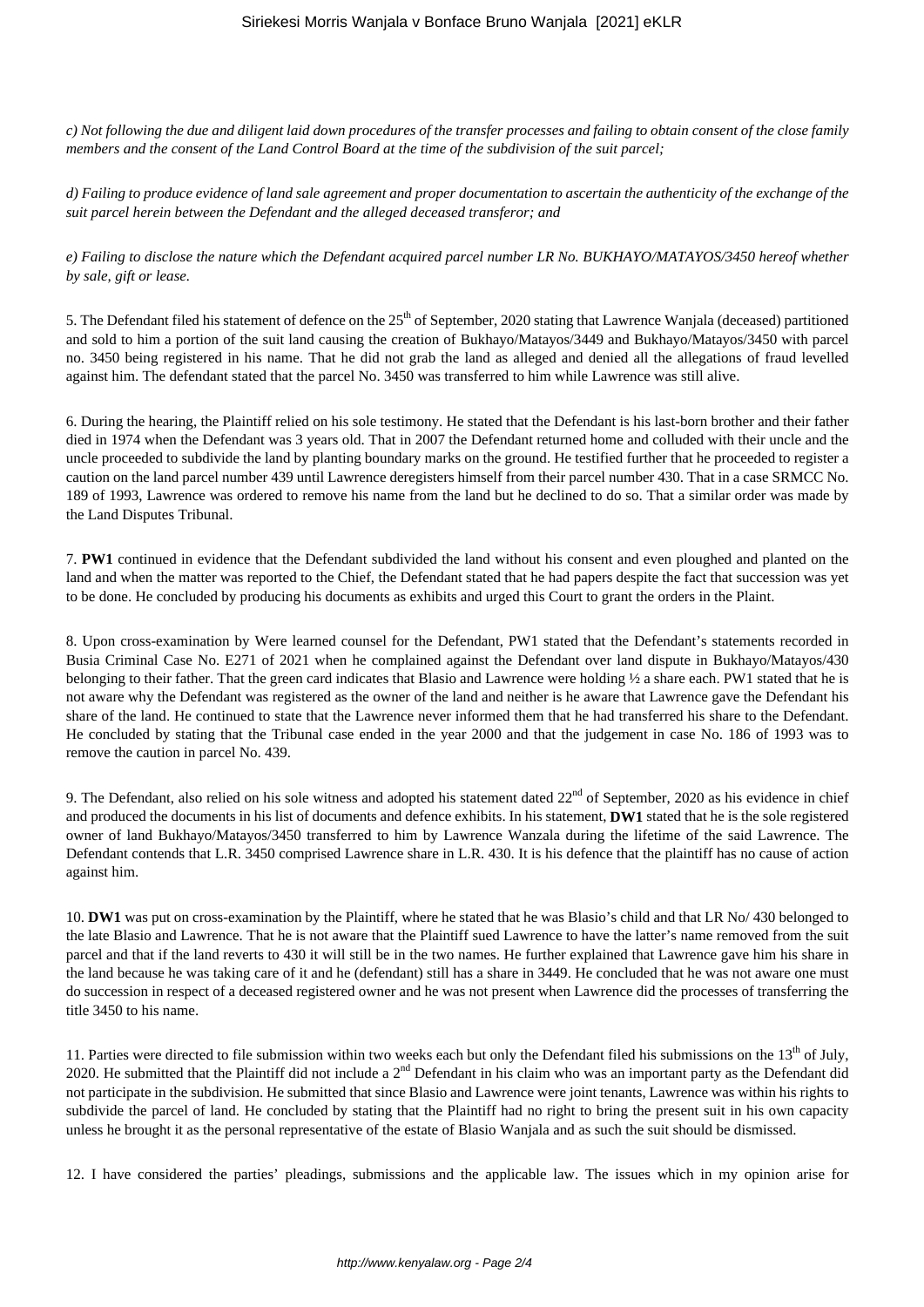determination as follows:

*a) Whether the Plaintiff has the capacity to bring this suit on behalf of his late father, BLASIO WANZALA;*

*b) Whether the Defendant acquired a part of the Suit land fraudulently;* 

*c) Whether the Defendant's title to the Suit Land should be cancelled and the same reverted to the deceased's estate; and*

*d) Who bears the costs of this suit"* 

13. With regards to the **first issue**, the Defendant has alluded to the fact the Plaintiff lacks capacity to represent the estate of Blasio Wanzala in this case. The Court in **Daykio Plantations vs. National Bank of Kenya Limited & 2 Others (2019) eKLR** held that:

**"It is therefore evident that locus standi is the right to appear and be heard in Court or other proceedings and literally, it means 'a place of standing'. Therefore, if a party is found to have no locus standi, then it means he/she cannot be heard even on whether or not he has a case worth listening to."** 

14. Locus is extremely important and before this court canvasses the issues at hand, I have to establish that the Plaintiff has proper standing to bring the present suit. That being said, both PW1 and DW1 have confirmed that they are the children of the BLASIO WANZALA (deceased). The suit land was in the name of the deceased as co-owners with one LAWRENCE WANJALA (also deceased). In his bundle of documents, the Plaintiff produced a Limited Grant Ad Litem from CMCC Cause No. 12 of 2020 as PEx9 giving him the authority to sue on behalf of the estate of BLASIO WANZALA. This is sufficient proof that he has locus standi to institute proceedings on behalf of the estate of BLASIO WANZALA (deceased).

15. With regards to the second issue on whether the Defendant acquired the subdivided parcel of land fraudulently, it is trite law that an allegation of fraud has to be substantially proved beyond a balance of probabilities. The onus of proof is on the Plaintiff to present to this Court evidence that will aid him in proving the allegation of fraud. The Black's Law Dictionary,  $10<sup>th</sup>$  edition defines fraud as:

"**As knowing misrepresentation or know concealment of a material fact made to induce another to act to his/her detriment."**

16. The Court of Appeal inferred in the case of **Charles Karathe Kiarie & 2 others v Administrators of the Estate of John Wallace Mathare (Deceased) & 5 others [2013] eKLR**, that fraud is a question of evidence. All the necessary documentations have to be provided to substantiate the allegation of fraud. Fraud is an allegation that has to be proved as held in the **Paul Muira &Another vs. Jane Kendi Ikinyua & 2 others (2014) eKLR** where the court cited with approval the Court of Appeal case of **Musonga vs. Nyati (1984) KLR 425 and in Koinange and 13 Others (1986) eKLR 23** where it was observed**:**

## **"Allegation of fraud must strictly be proved, and though the standard of proof may not be as to require proof beyond reasonable doubt, it ought to be more than a balance of probabilities. The onus of discharging this burden is on the party alleging the fraud."**

17. PW1 testified that the Defendant together with Lawrence Wanzala effected a transfer on the suit parcel before succession had been done. DW1 stated that he was not aware that succession had to be done before the property was transferred to him. The Plaintiff in support of his claim provided a certificate of death in respect of their father which confirmed that the late Blasio died in 1974. The date of death is not disputed by the defendant nor is it disputed that parcel no Bukhayo/Matayos/430 was jointly registered in the names of Blasio-deceased and Lawrence-deceased. The plaintiff went further to produce court proceedings where he challenged the registration of Lawrence as a co-owner of parcel no 430. Although the defendant stated that he was unaware of these proceedings, but Lawrence who according to the defendant undertook the subdivision process was aware of the existing court orders.

18. The plaintiff pleaded that the defendant colluded with the late Lawrence to subdivide the land parcel 430 before undertaking succession proceedings of the estate of the late Blasio Wanzala. In my opinion and I so hold, the plaintiff discharged the burden of